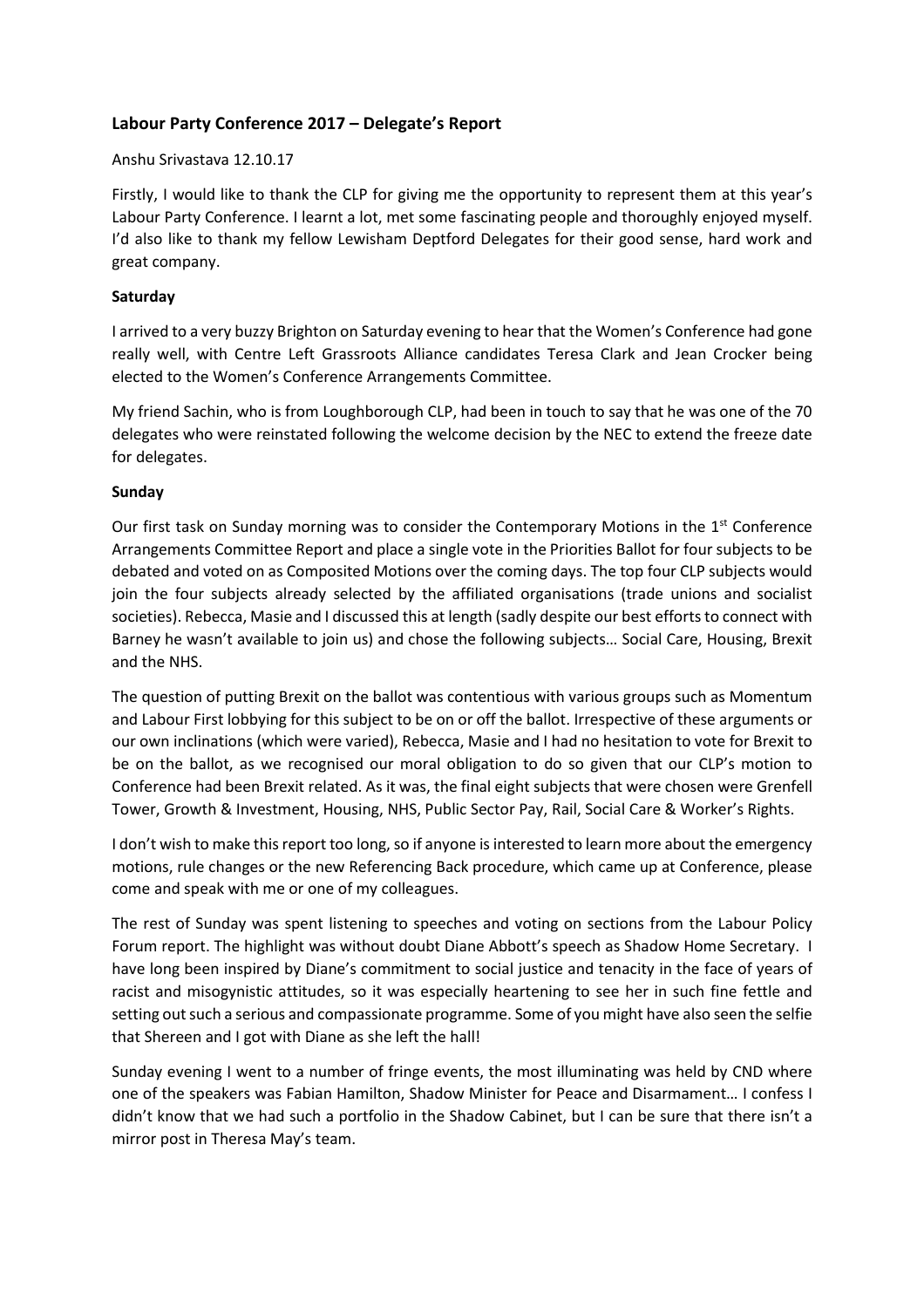I was frustrated to learn that Contemporary Motions that several CLP's had put forward on Nuclear Weapons and Korea were not considered contemporary enough by the CAC and thus didn't make the cut. Given that tensions in the Korean Peninsula have been escalating since Trump's election last year clearly this was nonsense, and the only rational conclusion is that the CAC didn't want any debates related to Nuclear Weapons or Disarmament to reach the conference floor. I would like to suggest that this CLP writes to the NEC to express our dismay at this situation.

## **Monday**

The issue of defence and foreign affairs also brings us to the main speech on Monday morning by Emily Thornbury. I have to say I was quite moved, as this is the first time in many years, in fact since Robin Cook, that I heard a major British politician give a speech on our role in the world and felt that it represented my politics and values without reservation. It was a brave speech, especially in her criticism of Saudi Arabia, free of triangulation, full of conviction but far from dogmatic.

Keir Starmer, Sadiq Khan and John McDonnell also spoke on Monday and each, in their different ways, showed the quality, breadth and foresight that Labour can be grateful for in its leading figures.

My fringe highlight on Monday was David Lammy speaking at the event held by Stand up to Racism. After the publication of his excellent report on Race in the Criminal Justice System and in light of the Grenfell Tower catastrophe I was keen to hear him in person, but I was not prepared for the depth and power of his righteous anger. This, I felt, is a politician whose time has come, and frankly I was impressed. I hope that he will soon be back in the Shadow Cabinet.

### **Tuesday**

Rebecca, Masie and I used our CLP vote to support Anna Dyer and Emina Ibrahim in the NCC Ballot.

I was sad that due to the commitments of being in the Hall, I didn't manage to make it to the launch of the new Jewish Voice for Labour (JVL) group on Monday night, as I welcome the broadening out of debate on issues which are important to our Jewish comrades in the Party. However, on Tuesday an event occurred in the Hall which I found to be quite disturbing. The Vice Chair of JVL spoke from the stage, and ended her speech by proclaiming that 'there is no Anti-Semitism in the Labour Party' which was greeted by a standing ovation and cheering. Of course, I fully respect that this is the experience of this comrade, but I feel such testimony should be received with more humility. I think that a similar reaction of 'whoopin and hollerin' to someone of colour proclaiming that 'there is no racism in the Labour Party' would be a very strange and alienating experience… this was after all not a Trump rally. I hope this reflection gives all of us some pause for thought.

Tuesday also saw votes on important rule changes on Party Democracy and the new review to be led by Katy Clarke. In light of my previous point I was pleased by the position of the Jewish Labour Movement (JLM) and the withdrawal of their amendment, as this is a group that I have not always agreed with in the past. I went over after his speech to personally thank the vice chair of JLM for his contribution.

I was impressed and educated throughout the conference by a huge variety of speeches from CLP delegates. I heard from people who have attended previous conferences that this spirit of participation of ordinary members was a refreshing change. Although, it meant that the day's proceedings overran the timetable, I felt that the chairing of the morning session by Claudia Webb MP was hugely important in delivering this democratic upturn.